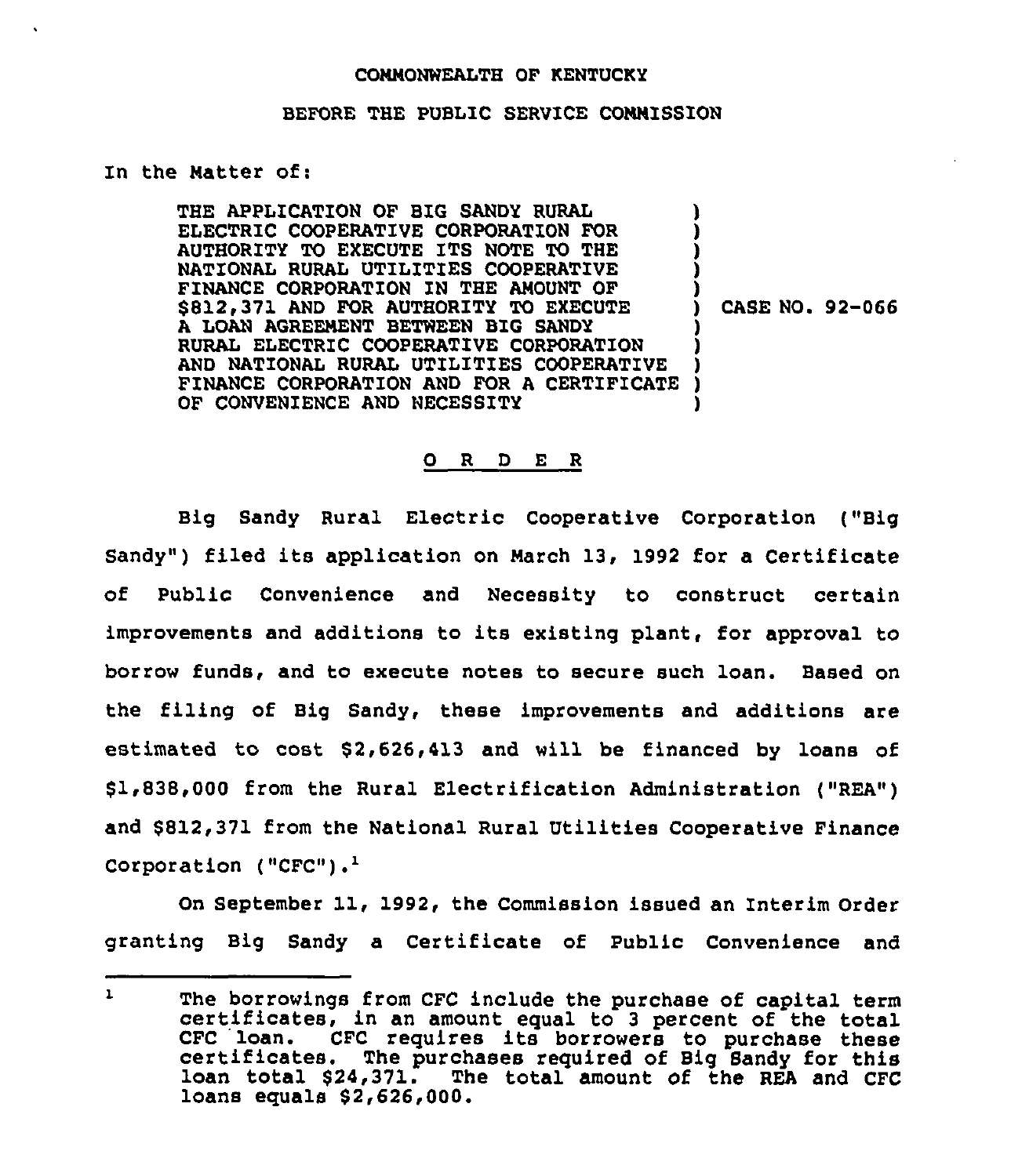Necessity for the proposed construction, but deferred ruling on the proposed loans because neither REA nor CFC had yet agreed to make them. On March 11, 1993, Big Sandy advised the Commission that CFC had approved the concurrent loan in the amount indicated for a period of 3S years contingent upon REA approval. On April 6, 1993, it advised the Commission of REA's approval.

The Commission, after consideration of the evidence of record and being advised, finds that:

1. The proposed loan from CFC is for lawful objects within the corporate purposes of Big Sandy, is necessary and appropriate for and consistent with the proper performance by Big Sandy of its service to the public, and will not impair its ability to perform that service.

2. Big Sandy is capable of executing its notes as security for the loan as stated herein.

3. Big Sandy should select the interest rate program which will result in the net lowest cost of money to it over the term of the financing.

4. Within 10 days of its selection of the interest rate program, Big Sandy should notify the Commission in writing of the interest rate program selected and of the reasons for its selection.

5. The proceeds from the proposed loans should be used only for the lawful purposes set out in Big Sandy's application.

 $-2-$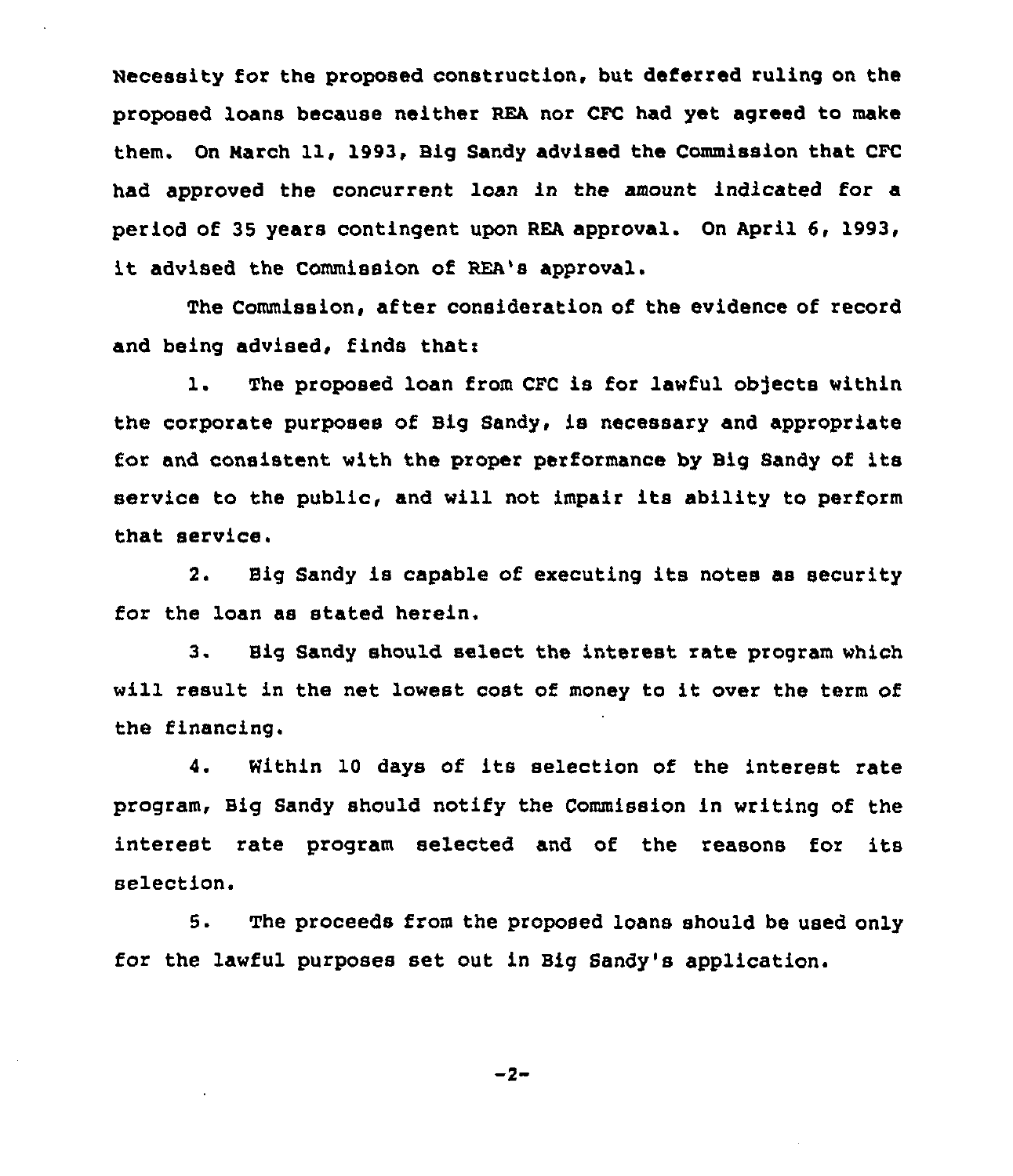6. Big Sandy should include in its monthly financial report to the Commission the current interest rate on its outstanding variable rate loans.

7. As the issuance of securities or evidences of indebtedness subject to the control of a federal governmental agency does not require Commission approval, KRS 278.300(10), and as the REA is an agency of the federal government, no action on Big Sandy's proposed loan from the REA is required.

IT IS THEREFORE ORDERED that:

1. Big Sandy be and it hereby is authorized to borrow \$812,371 from CFC for a 35-year period and bearing either a fixed or variable interest rate, as chosen by Big Sandy at the time the first monies are drawn from CFC, subject to the provisions and terms of the application with respect to renegotiation of the interest rate.

2. Big Sandy be and it hereby is authorized to execute its notes as security for the loan herein authorized.

3. Big Sandy shall comply with all matters set out in Findings <sup>3</sup> through <sup>6</sup> as if they were individually so ordered.

Nothing contained herein shall be deemed a warranty or finding of value of securities or financing authorized herein on the part of the Commonwealth of Kentucky or any agency thereof.

 $-3-$